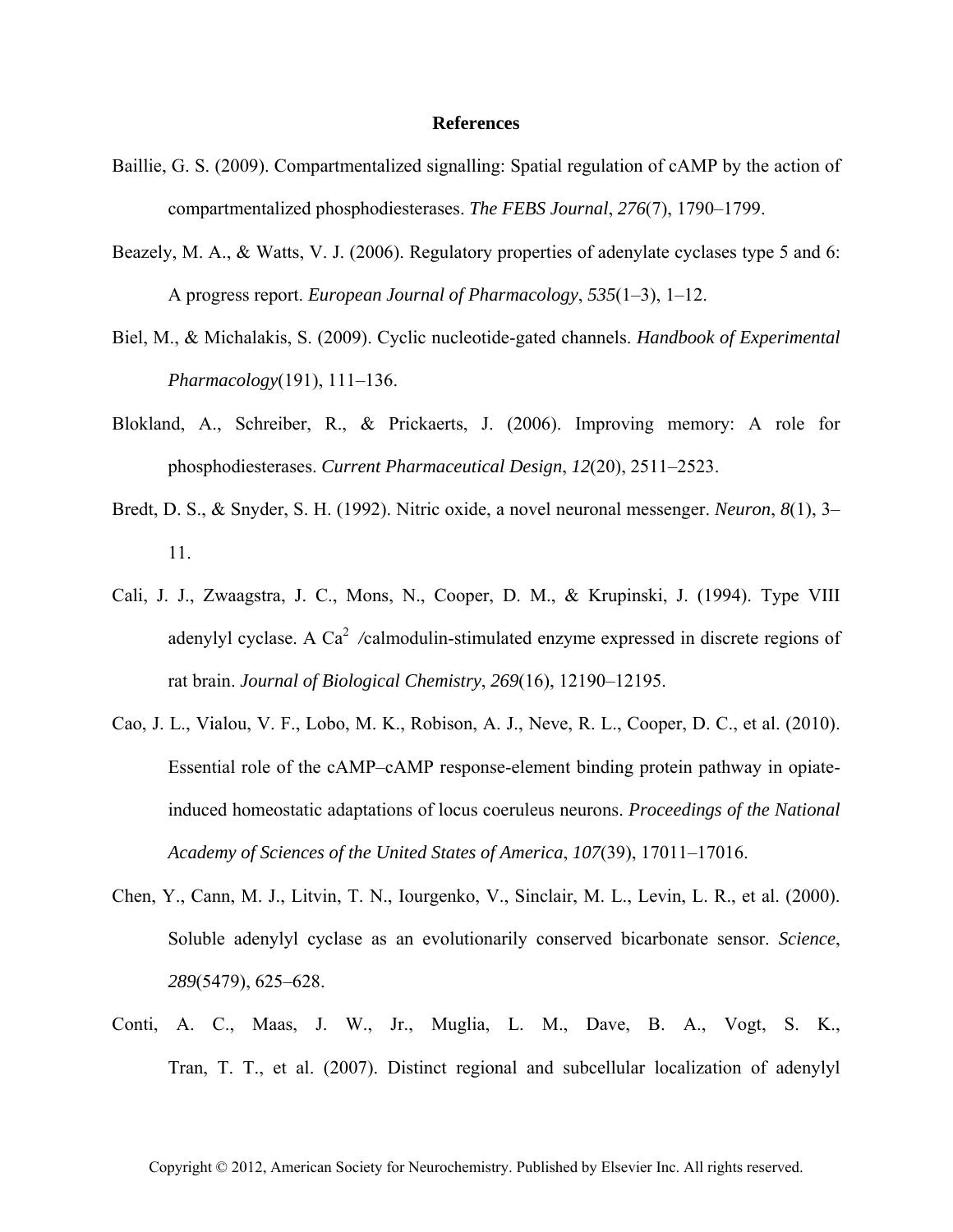cyclases type 1 and 8 in mouse brain. *Neuroscience*, *146*(2), 713–729.

- Coskran, T. M., Morton, D., Menniti, F. S., Adamowicz, W. O., Kleiman, R. J., Ryan, A. M., et al. (2006). Immunohistochemical localization of phosphodiesterase 10A in multiple mammalian species. *Journal of Histochemistry and Cytochemistry*, *54*(11), 1205–1213.
- Defer, N., Best-Belpomme, M., & Hanoune, J. (2000). Tissue specificity and physiological relevance of various isoforms of adenylyl cyclase. *American Journal of Physiology – Renal Physiology*, *279*(3), F400–F416.
- Domek-Lopacinska, K., & Strosznajder, J. B. (2005). Cyclic GMP metabolism and its role in brain physiology. *Journal of Physiology and Pharmacology*, *56*(Suppl. 2), 15–34.
- Domek-Lopacinska, K. U., & Strosznajder, J. B. (2010). Cyclic GMP and nitric oxide synthase in aging and Alzheimer's disease. *Molecular Neurobiology*, *41*(2–3), 129–137.
- Duman, R. S., & Enna, S. J. (1987). Modulation of receptor-mediated cyclic AMP production in brain. *Neuropharmacology*, *26*(7B), 981–986.
- Esposito, G., Jaiswal, B. S., Xie, F., Krajnc-Franken, M. A., Robben, T. J., Strik, A. M., et al. (2004). Mice deficient for soluble adenylyl cyclase are infertile because of a severe spermmotility defect. *Proceedings of the National Academy of Sciences of the United States of America*, *101*(9), 2993–2998.
- Feil, R., & Kleppisch, T. (2008). NO*/*cGMP–dependent modulation of synaptic transmission. *Handbook of Experimental Pharmacology*(184), 529–560.
- Francis, S. H., Busch, J. L., Corbin, J. D., & Sibley, D. (2010). cGMP-dependent protein kinases and cGMP phosphodiesterases in nitric oxide and cGMP action. *Pharmacological Reviews*, *62*(3), 525–563.

Gloerich, M., & Bos, J. L. (2010). Epac: Defining a new mechanism for cAMP action. *Annual*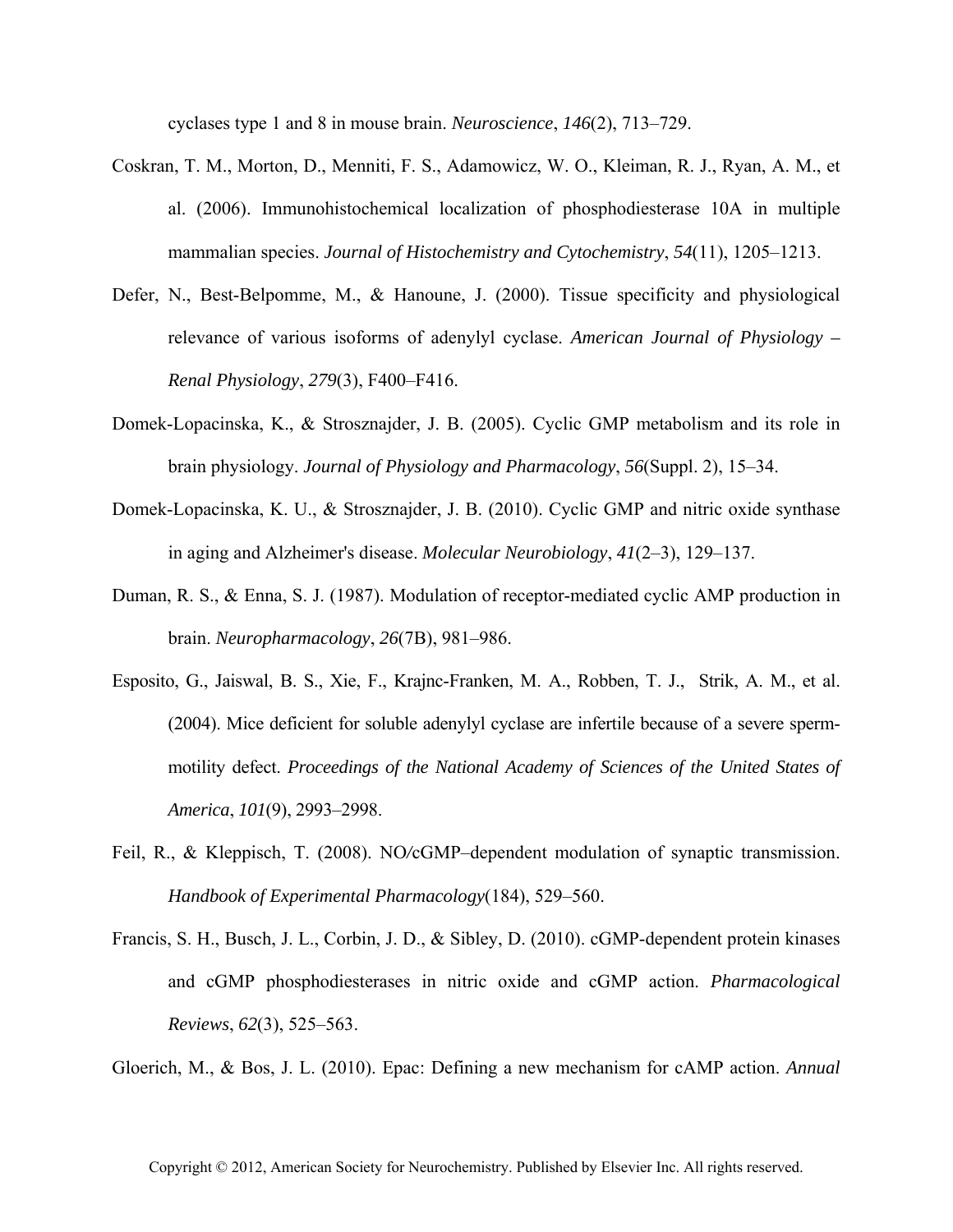*Review of Pharmacology and Toxicology*, *50*, 355–375.

- Haghikia, A., Mergia, E., Friebe, A., Eysel, U. T., Koesling, D., & Mittmann, T. (2007). Longterm potentiation in the visual cortex requires both nitric oxide receptor guanylyl cyclases. *Journal of Neuroscience*, *27*(4), 818–823.
- Hashimoto, Y., Sharma, R. K., & Soderling, T. R. (1989). Regulation of  $Ca^2$  /calmodulin– dependent cyclic nucleotide phosphodiesterase by the autophosphorylated form of Ca2*/*calmodulin–dependent protein kinase II. *Journal of Biological Chemistry*, *264*(18), 10884–10887.
- Hofmann, F., Bernhard, D., Lukowski, R., & Weinmeister, P. (2009). cGMP regulated protein kinases (cGK). *Handbook of Experimental Pharmacology*(191), 137–162.
- Hope, B. T., Michael, G. J., Knigge, K. M., & Vincent, S. R. (1991). Neuronal NADPH diaphorase is a nitric oxide synthase. *Proceedings of the National Academy of Sciences of the United States of America*, *88*(7), 2811–2814.
- Hu, B., Nakata, H., Gu, C., De Beer, T., & Cooper, D. M. (2002). A critical interplay between  $Ca<sup>2</sup>$  inhibition and activation by  $Mg<sup>2</sup>$  of AC5 revealed by mutants and chimeric constructs. *Journal of Biological Chemistry*, *277*(36), 33139–33147.
- Iwamoto, T., Okumura, S., Iwatsubo, K., Kawabe, J., Ohtsu, K., Sakai, I., et al. (2003). Motor dysfunction in type 5 adenylyl cyclase-null mice. *Journal of Biological Chemistry*, *278*(19), 16936–16940.
- Jaiswal, B. S., & Conti, M. (2003). Calcium regulation of the soluble adenylyl cyclase expressed in mammalian spermatozoa. *Proceedings of the National Academy of Sciences of the United States of America*, *100*(19), 10676–10681.

Kamenetsky, M., Middelhaufe, S., Bank, E. M., Levin, L. R., Buck, J., & Steegborn, C. (2006).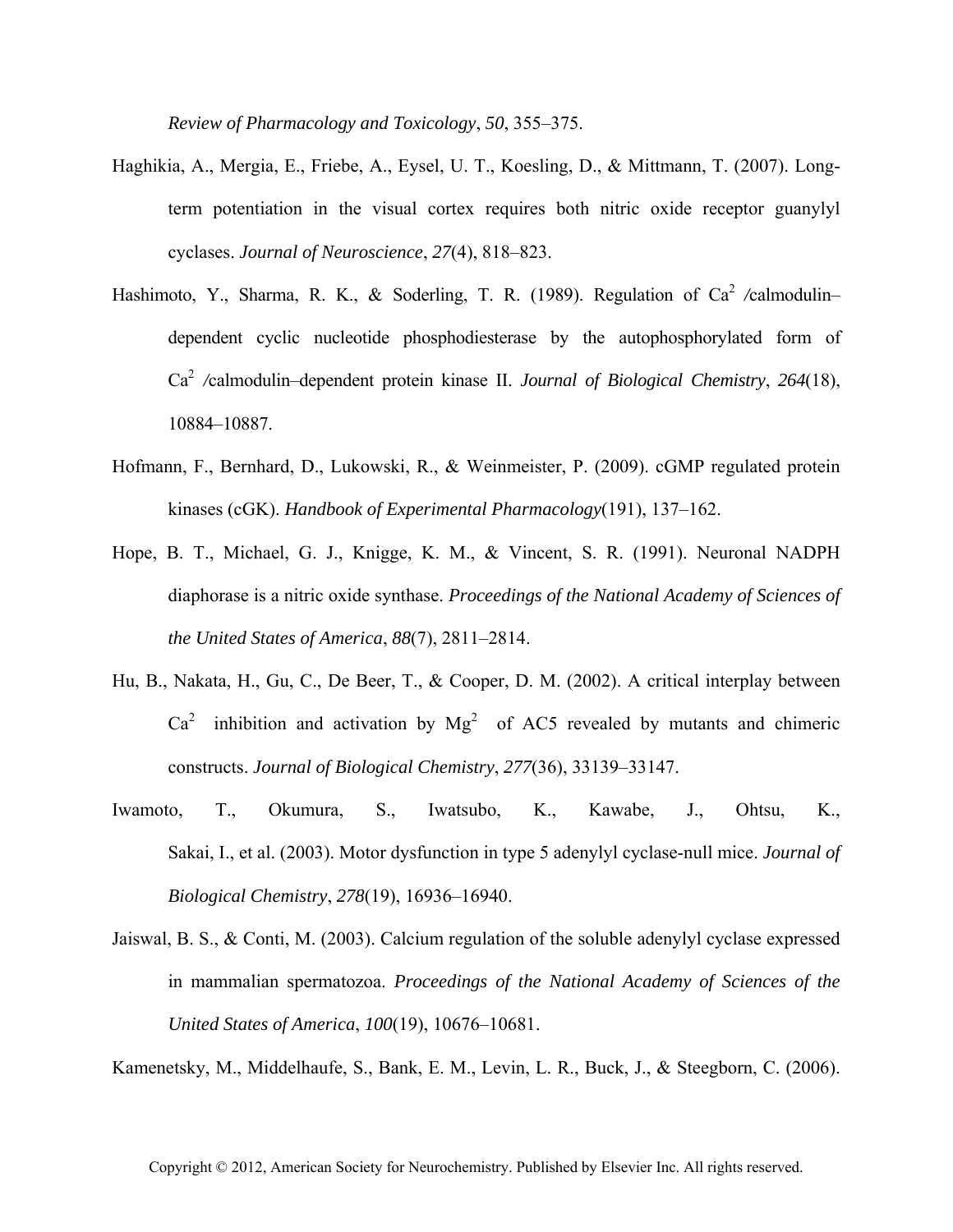Molecular details of cAMP generation in mammalian cells: A tale of two systems. *Journal of Molecular Biology*, *362*(4), 623–639.

- Kaupp, U. B., & Seifert, R. (2002). Cyclic nucleotide-gated ion channels. *Physiological Reviews*, *82*(3), 769–824.
- Kinasource. (2010). [cited 2010 Dec. 20, 2010]; Available from: http://www.kinasource.co.uk/Database/P%20substrates/PKA%20substrates.html.
- Kleppisch, T., & Feil, R. (2009). cGMP signalling in the mammalian brain: Role in synaptic plasticity and behaviour. *Handbook of Experimental Pharmacology*(191), 549–579.
- Kuhn, M. (2009). Function and dysfunction of mammalian membrane guanylyl cyclase receptors: Lessons from genetic mouse models and implications for human diseases. *Handbook of Experimental Pharmacology*(191), 47–69.
- Martinez, S. E., Beavo, J. A., & Hol, W. G. (2002). GAF domains: Two-billion-year–old molecular switches that bind cyclic nucleotides. *Molecular Interventions*, *2*(5), 317–323.
- Matsuoka, I., Giuili, G., Poyard, M., Stengel, D., Parma, J., Guellaen, G., et al. (1992). Localization of adenylyl and guanylyl cyclase in rat brain by in situ hybridization: Comparison with calmodulin mRNA distribution. *Journal of Neuroscience*, *12*(9), 3350–3360.
- McPhee, I., Pooley, L., Lobban, M., Bolger, G., & Houslay, M. D. (1995). Identification, characterization and regional distribution in brain of RPDE-6 (RNPDE4A5), a novel splice variant of the PDE4A cyclic AMP phosphodiesterase family. *The Biochemical Journal*, *310*(Pt 3), 965–974.
- McPhee, I., Gibson, L. C., Kewney, J., Darroch, C., Stevens, P. A., Spinks, D., et al. (2005). Cyclic nucleotide signalling: A molecular approach to drug discovery for Alzheimer's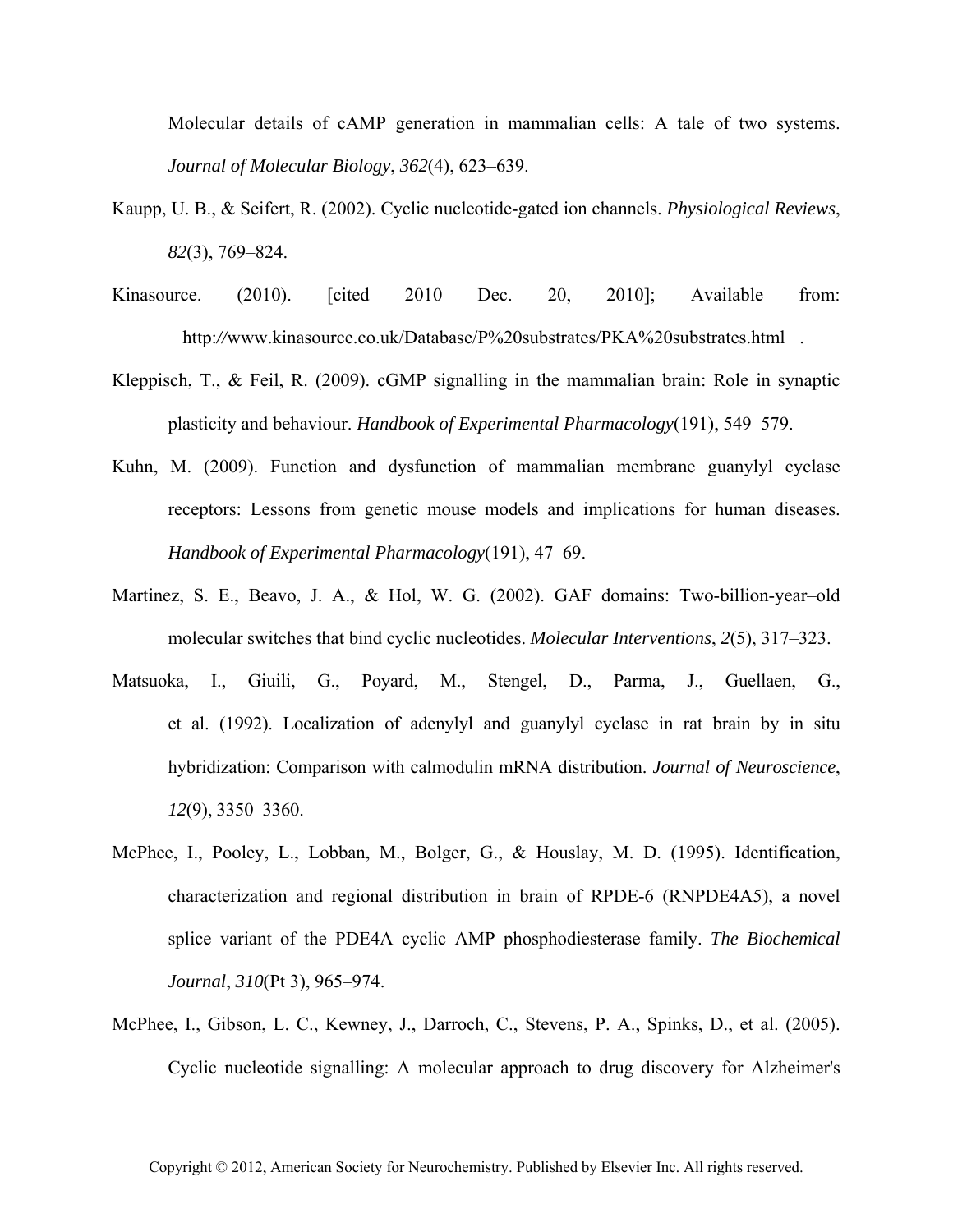disease. *Biochemical Society Transactions*, *33*(Pt6), 1330–1332.

- Menniti, F. S., Faraci, W. S., & Schmidt, C. J. (2006). Phosphodiesterases in the CNS: Targets for drug development. *Nature Reviews Drug Discovery*, *5*(8), 660–670.
- Miro, X., Perez-Torres, S., Palacios, J. M., Puigdomenech, P., & Mengod, G. (2001). Differential distribution of cAMP-specific phosphodiesterase 7A mRNA in rat brain and peripheral organs. *Synapse*, *40*(3), 201–214.
- Nestler, E. J., & Aghajanian, G. K. (1997). Molecular and cellular basis of addiction. *Science*, *278*(5335), 58–63.
- Peace, A. G., & Shewan, D. A. (2011). New perspectives in cyclic AMP-mediated axon growth and guidance: The emerging epoch of Epac. *Brain Research Bulletin*, *84*(45), 280–288.
- Penzes, P., Woolfrey, K. M., & Srivastava, D. P. (2011). Epac2-mediated dendritic spine remodeling: Implications for disease. *Molecular and Cellular Neurosciences*, *46*(2), 368– 380.
- Perez-Torres, S., Cortes, R., Tolnay, M., Probst, A., Palacios, J. M., & Mengod, G. (2003). Alterations on phosphodiesterase type 7 and 8 isozyme mRNA expression in Alzheimer's disease brains examined by in situ hybridization. *Experimental Neurology*, *182*(2), 322– 334.
- Pittenger, C., & Duman, R. S. (2008). Stress, depression, and neuroplasticity: A convergence of mechanisms. *Neuropsychopharmacology*, *33*(1), 88–109.
- Premont, R. T., Matsuoka, I., Mattei, M. G., Pouille, Y., Defer, N., & Hanoune, J. (1996). Identification and characterization of a widely expressed form of adenylyl cyclase. *Journal of Biological Chemistry*, *271*(23), 13900–13907.
- Reinhardt, R. R., Chin, E., Zhou, J., Taira, M., Murata, T.,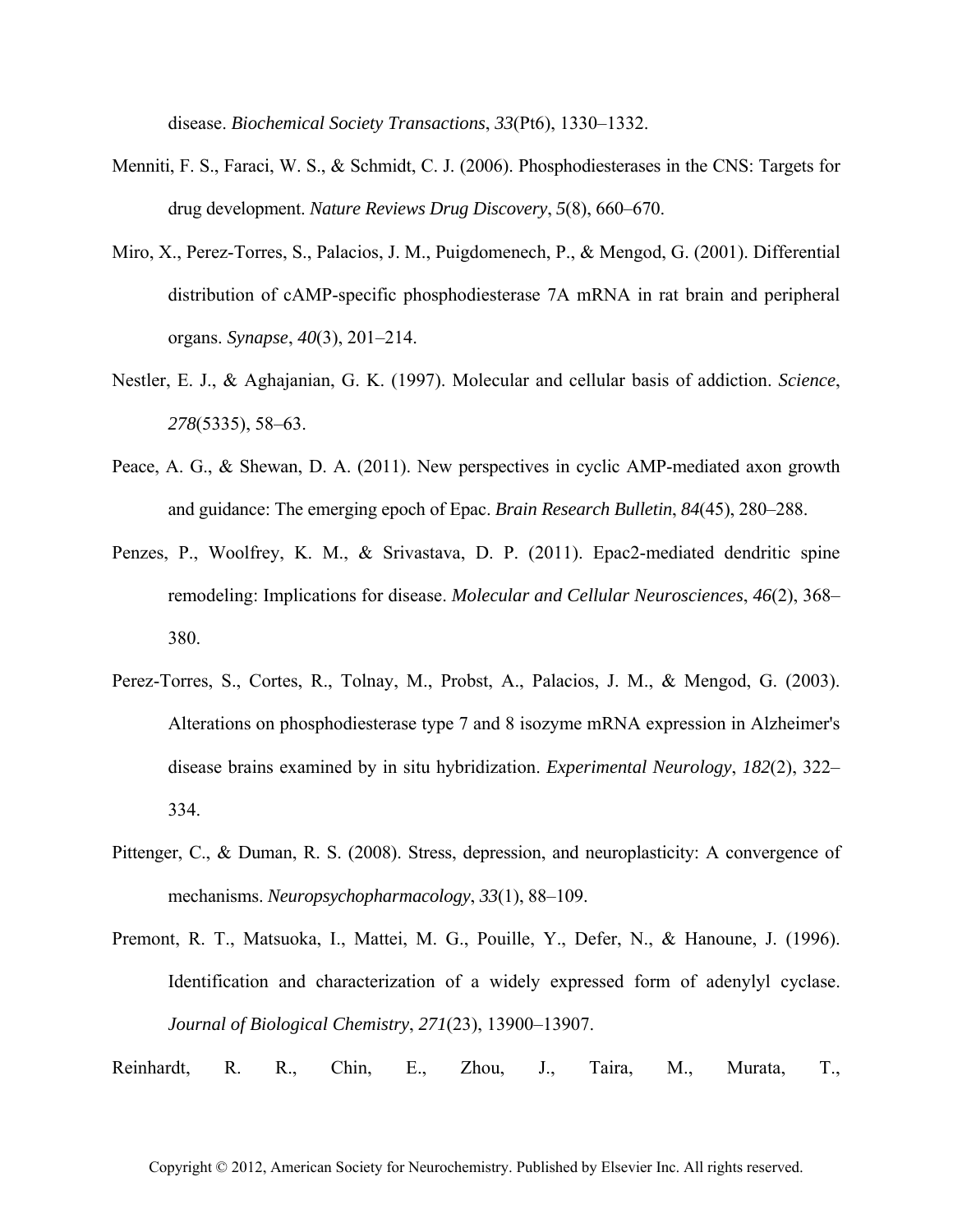Manganiello, V. C., et al. (1995). Distinctive anatomical patterns of gene expression for cGMP-inhibited cyclic nucleotide phosphodiesterases. *Journal of Clinical Investigation*, *95*(4), 1528–1538.

- Reinhardt, R. R., & Bondy, C. A. (1996). Differential cellular pattern of gene expression for two distinct cGMP-inhibited cyclic nucleotide phosphodiesterases in developing and mature rat brain. *Neuroscience*, *72*(2), 567–578.
- Reyes-Irisarri, E., Perez-Torres, S., & Mengod, G. (2005). Neuronal expression of cAMPspecific phosphodiesterase 7B mRNA in the rat brain. *Neuroscience*, *132*(4), 1173–1185.
- Sadana, R., & Dessauer, C. W. (2009). Physiological roles for G protein–regulated adenylyl cyclase isoforms: Insights from knockout and overexpression studies. *Neuro-Signals*, *17*(1), 5–22.
- Schmidtko, A., Gao, W., Konig, P., Heine, S., Motterlini, R., Ruth, P., et al. (2008). cGMP produced by NO-sensitive guanylyl cyclase essentially contributes to inflammatory and neuropathic pain by using targets different from cGMP-dependent protein kinase I. *Journal of Neuroscience*, *28*(34), 8568–8576.
- Sette, C., Vicini, E., & Conti, M. (1994). The ratPDE3/IVd phosphodiesterase gene codes for multiple proteins differentially activated by cAMP-dependent protein kinase. *Journal of Biological Chemistry*, *269*(28), 18271–18274.
- Sharma, R. K., & Wang, J. H. (1985). Differential regulation of bovine brain calmodulin-dependent cyclic nucleotide phosphodiesterase isoenzymes by cyclic AMP-dependent protein kinase and calmodulin-dependent phosphatase. *Proceedings of the National Academy of Sciences of the United States of America*, *82*(9), 2603–2607.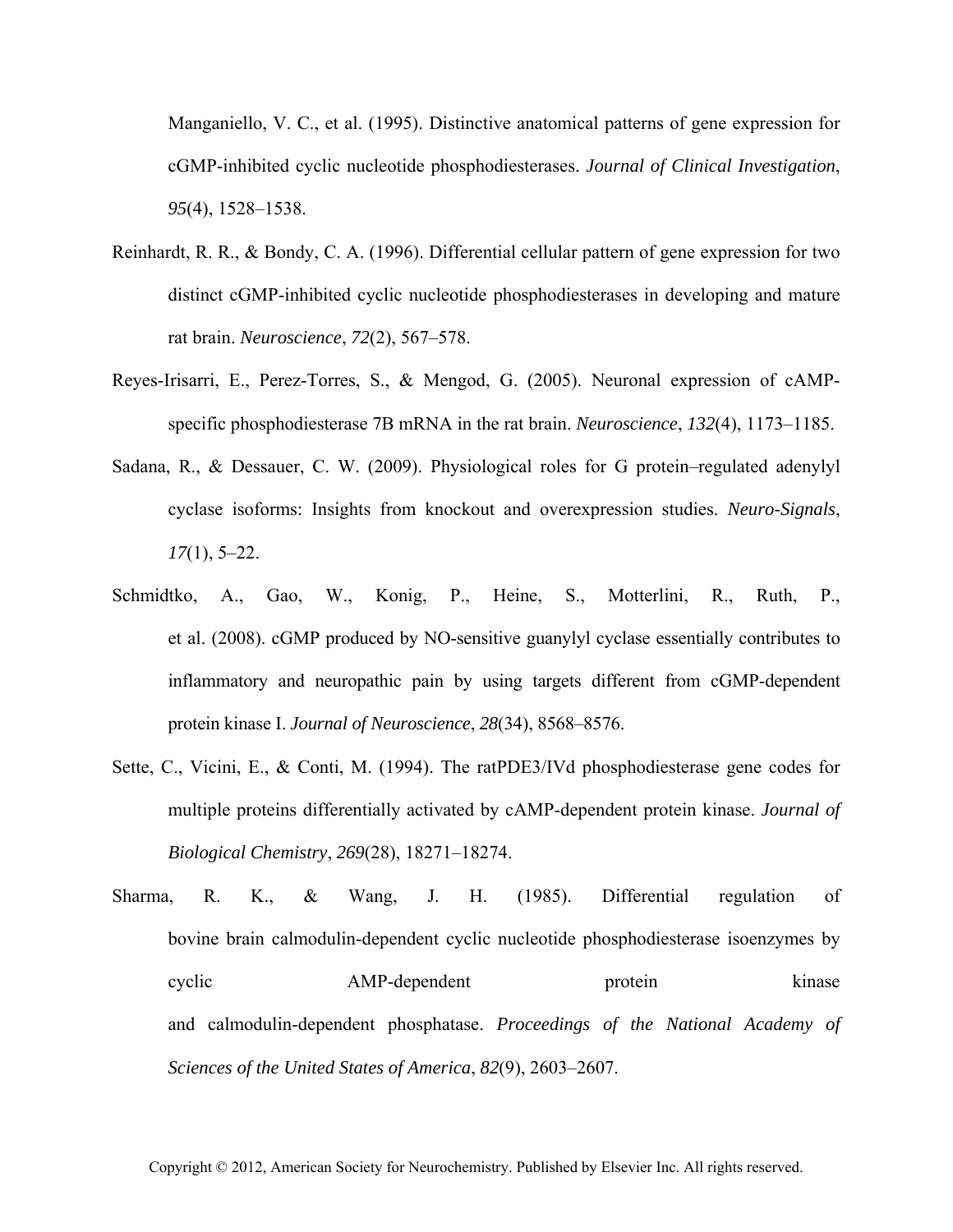- Siuciak, J. A. (2008). The role of phosphodiesterases in schizophrenia: Therapeutic implications. *CNS Drugs*, *22*(12), 983–993.
- Soderling, S. H., Bayuga, S. J., & Beavo, J. A. (1999). Isolation and characterization of a dualsubstrate phosphodiesterase gene family: PDE10A. *Proceedings of the National Academy of Sciences of the United States of America*, *96*(12), 7071–7076.
- Sutherland, E. W., & Sutherland, E. W., Jr. (1992). Nobel lecture. In J. Lindsten (Ed.), *Nobel lectures, physiology or medicine 1971–1980*. Singapore: World Scientific Publishing Co..
- Taqatqeh, F., Mergia, E., Neitz, A., Eysel, U. T., Koesling, D., & Mittmann, T. (2009). More than a retrograde messenger: Nitric oxide needs two cGMP pathways to induce hippocampal long-term potentiation. *Journal of Neuroscience*, *29*(29), 9344–9350.
- Taylor, S. S., Kim, C., Cheng, C. Y., Brown, S. H., Wu, J., & Kannan, N. (2008). Signaling through cAMP and cAMP-dependent protein kinase: Diverse strategies for drug design. *Biochimica et Biophysica Acta*, *1784*(1), 16–26.
- Tesmer, J. J., Sunahara, R. K., Gilman, A. G., & Sprang, S. R. (1997). Crystal structure of the catalytic domains of adenylyl cyclase in a complex with Gs·GTPS. *Science*, *278*(5345), 1907–1916.
- Van Staveren, W. C., Steinbusch, H. W., Markerink-Van Ittersum, M., Repaske, D. R., Goy, M. F., Kotera, J., et al. (2003). mRNA expression patterns of the cGMP-hydrolyzing phosphodiesterases types 2, 5, and 9 during development of the rat brain. *Journal of Comparative Neurology*, *467*(4), 566–580.
- Wang, M., Ramos, B. P., Paspalas, C. D., Shu, Y., Simen, A., Duque, A., et al. (2007). Alpha2Aadrenoceptors strengthen working memory networks by inhibiting cAMP–HCN channel signaling in prefrontal cortex. *Cell*, *129*(2), 397–410.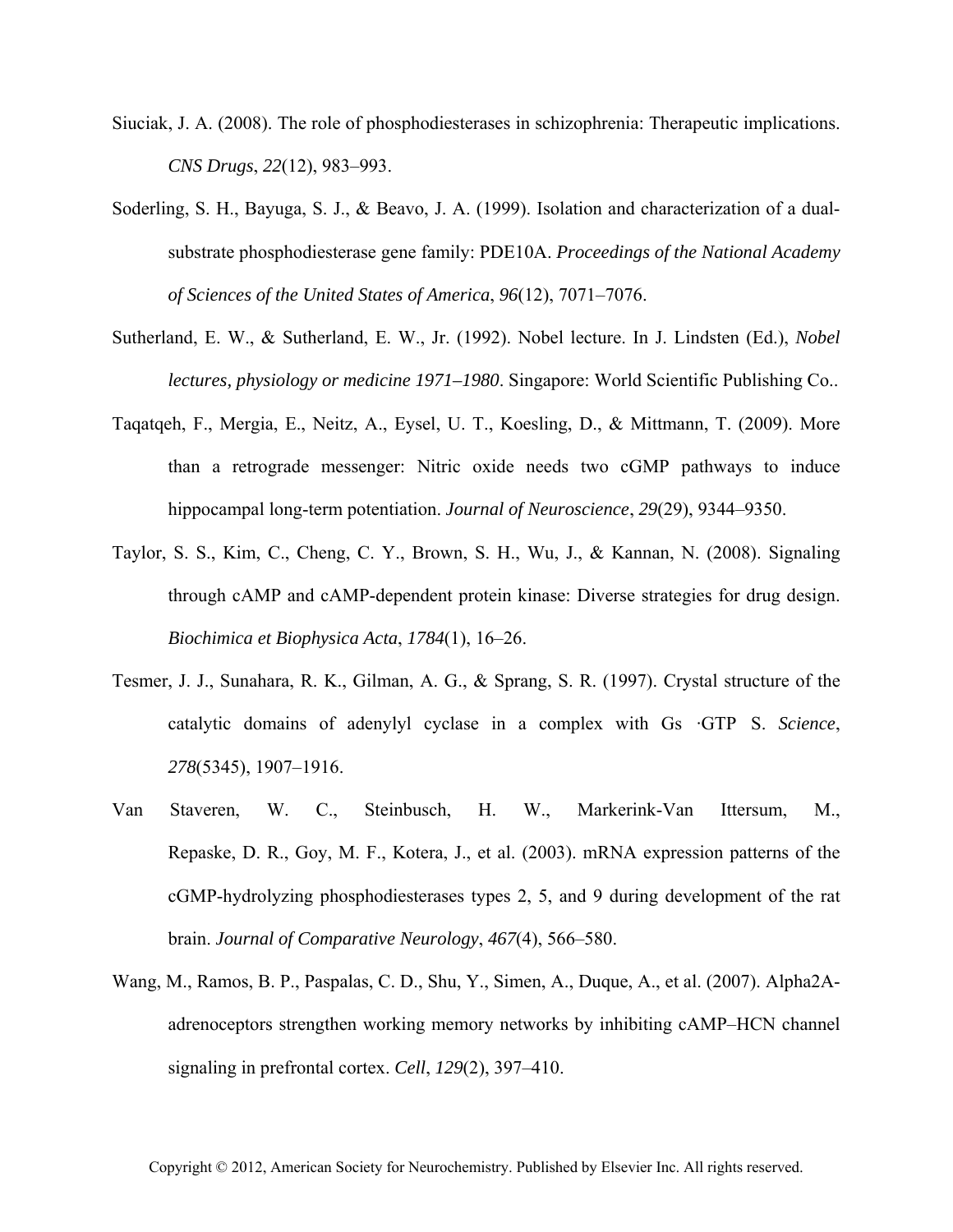- Watts, V. J. (2002). Molecular mechanisms for heterologous sensitization of adenylate cyclase. *Journal of Pharmacology and Experimental Therapeutics*, *302*(1), 1–7.
- Wensel, T. G. (2008). Signal transducing membrane complexes of photoreceptor outer segments. *Vision Research*, *48*(20), 2052–2061.
- Wong, S. T., Athos, J., Figueroa, X. A., Pineda, V. V., Schaefer, M. L., Chavkin, C. C., et al. (1999). Calcium-stimulated adenylyl cyclase activity is critical for hippocampusdependent long-term memory and late phase LTP. *Neuron*, *23*(4), 787–798.
- Wong, S. T., Trinh, K., Hacker, B., Chan, G. C., Lowe, G., Gaggar, A., et al. (2000). Disruption of the type III adenylyl cyclase gene leads to peripheral and behavioral anosmia in transgenic mice. *Neuron*, *27*(3), 487–497.
- Wu, K. Y., Zippin, J. H., Huron, D. R., Kamenetsky, M., Hengst, U., Buck, J., et al. (2006). Soluble adenylyl cyclase is required for netrin-1 signaling in nerve growth cones. *Nature Neuroscience*, *9*(10), 1257–1264.
- Wu, P., & Wang, P. (2004). Per-Arnt-Sim domain–dependent association of cAMPphosphodiesterase 8A1 with I B proteins. *Proceedings of the National Academy of Sciences of the United States of America*, *101*(51), 17634–17639.
- Wu, Z. L., Thomas, S. A., Villacres, E. C., Xia, Z., Simmons, M. L., Chavkin, C., et al. (1995). Altered behavior and long-term potentiation in type I adenylyl cyclase mutant mice. *Proceedings of the National Academy of Sciences of the United States of America*, *92*(1), 220–224.
- Yan, C., Bentley, J. K., Sonnenburg, W. K., & Beavo, J. A. (1994). Differential expression of the 61 kDa and 63 kDa calmodulin-dependent phosphodiesterases in the mouse brain. *Journal of Neuroscience*, *14*(3 Pt 1), 973–984.